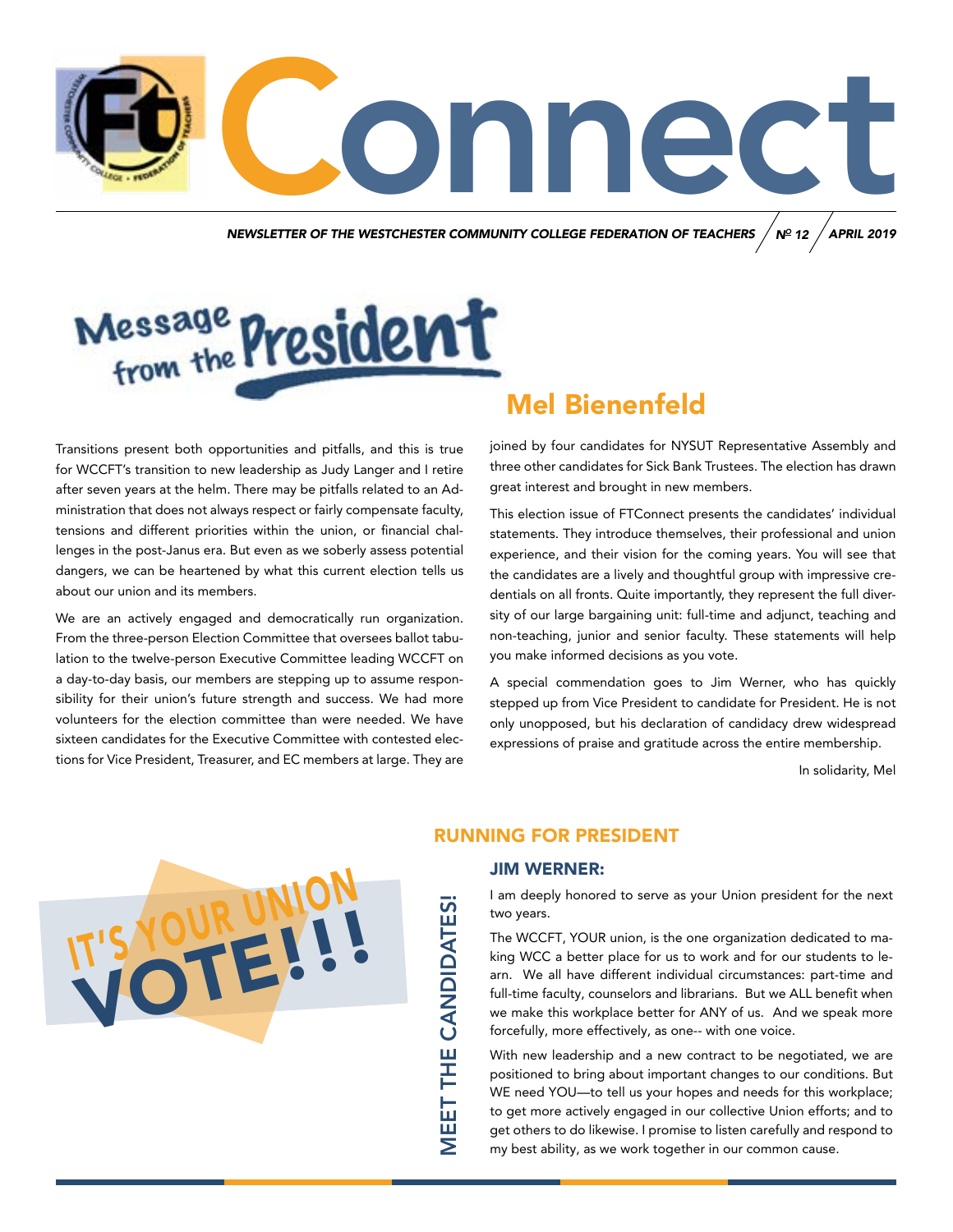# **MEET THE CANDIDATES! CONT.**

#### RUNNING FOR VICE-PRESIDENT 1 POSITION | 2 CANDIDATES

#### CLAUDIA JACQUES DE MORAES CARDOSO:

Our students' success and the future of our union depend on cooperation amongst ALL faculty!

I hold a PhD in Integrative Arts and am a senior adjunct in Art and Design. Over my WCC, WCCFT and Faculty Senate careers, I: supported and mediated the needs of faculty, staff and students in the Art Department; organized and co-chaired the Adjunct Committee (as E–board member); developed a membership outreach plan still utilized today; proposed and implemented a series of technological innovations for membership outreach; am actively serving on almost every committee offering faculty integration; am pushing for just proposals for ALL members, as elected Negotiation Team member (2nd term); am updating/ editing WCCFT's contract under former VP Langer.

I offer thorough familiarity with WCC successes and issues, an open mind, passion for solidarity, a never-quit attitude, and deep respect for the entire College community.

#### RUNNING FOR SECRETARY

#### ROWAN LINDLEY:

As an experienced member of the executive committee, I want to help with the continuity and history as the WCCFT transitions to new leadership. The WCCFT is critically important in maintaining and improving our working conditions and I am proud to be part of this work. I have been a sick bank trustee since 2000 and in charge of benefits as an Executive Committee member since 2010. I served on the negotiations committee for two contracts and became aware of an injustice to the teaching adjuncts involving the under reporting of their time for their retirement benefits. I initiated and have chaired the TRS subcommittee to help right this wrong and will continue to do so if I am re-elected. I have made substantial and positive changes in the position of secretary since 2017 and hope to have the opportunity to continue.

#### RUNNING FOR TREASURER 1 POSITION | 3 CANDIDATES

#### DON SHERNOFF:

I have a BS in physics and math from MIT, an MS in physics from NYU, and an MBA in finance from Fordham University. I have been teaching physics and math as an adjunct at WCC since 2005 and have served as WCCFT treasurer for the past six years. I was on the negotiating team for our 2011-2018 contract. I have served as treasurer for Westbrook Tenants Association, where I live, and have been the treasurer of the Connecticut-Westchester Mycological Association for 30 years. During this period, I was also an adjunct instructor, teaching science at Fordham and math at the Pace Graduate School of Business.

Strong unions are vital to all workers. I first joined a union when I was 17, loading shelves in a supermarket. When the manager tried to steal some of my wages, the union stepped in to prevent it. The WCCFT works to ensure that all faculty are treated fairly by the WCC administration. I am anxious to continue the work.

#### MATT SOKOL:

Colleagues, as a new eBoard member, I have quickly realized that I want to serve our union in an even greater capacity moving forward because I continue to believe in our ability to unite and seek positive change. But to reach a better future, we need to make sure we have stability in the present – especially regarding our finances. Recently, we have run deficits, spent down our cash reserve, and now face declining membership dues. I am running for the position of Treasurer because we need a fresh set of eyes to look at our finances and ensure our Union's financial well-being.

Prior to my teaching career, I was at Lockheed Martin, and then entered NYS Government, where I worked with the multi-billion-dollar State Transit Operating Assistance Fund in order to analyze the MTA's annual budget. I can assure you that I am the right person for the job.

#### JOHN TORRIERI:

Over this past year I've worked hard for our union: on the Adjunct Committee striving to create a sense of community amongst a group who often feels underrepresented in our union; recently working with the Provost to resolve the issue of the two hours of lost exam pay; and serving on the TRS Committee to fix the long-standing reporting issue.

I worked in the corporate world, domestically and abroad, in treasury roles for nearly ten years. I have extensive cash management experience and negotiated Letters of Credit up to \$100 million. I handle all financial and tax responsibilities for my music and film businesses. I firmly believe my skills and experience can serve the union. I plan to get the financial information back into Quickbooks and strive to put us back on a path of fiscal responsibility. I know I can make a positive difference in the role of **Treasurer** 

#### DEIRDRE VERNE:

I cannot think of a more important responsibility than representing my colleagues in our collective effort to improve working conditions at WCC. I am currently the Department Chair of Business, but during the past twenty years I have also been a faculty member and a Curriculum Chair. In these roles, I have worked successfully with adjuncts, counselors, teaching and non-teaching faculty and, of course, the administration. I am proud to be part of a department where over 60% of our full-time faculty started as adjuncts.

In my previous corporate experience at Time Inc., I gained invaluable experience in strategic planning, and executing and negotiating business contracts. I currently serve the Union on a three-person team, negotiating issues related to release time and job descriptions. I was fortunate enough to shadow Judy as her designee on the negotiating committee last year. I hope to utilize my expertise to best represent you.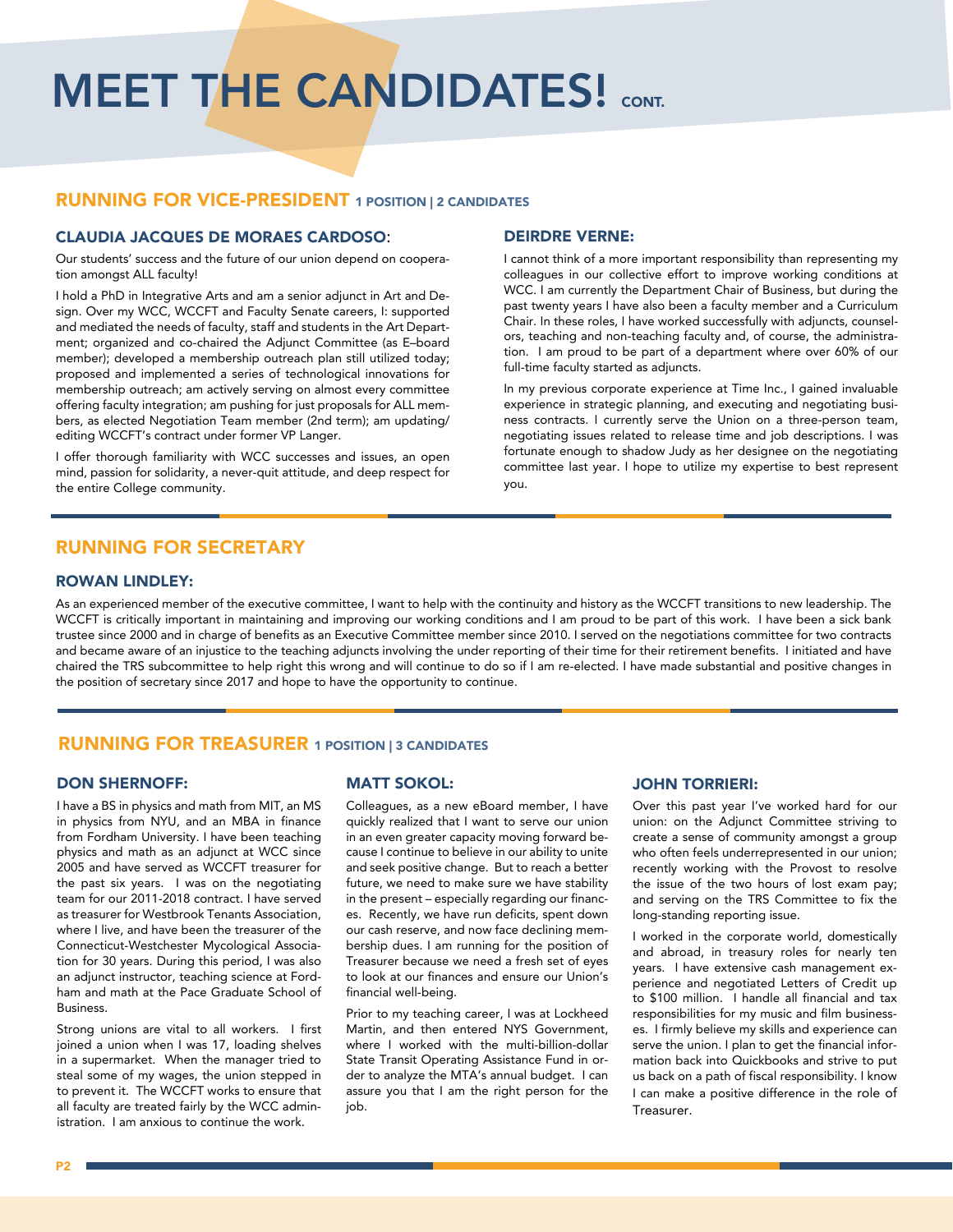#### RUNNING FOR EXECUTIVE BOARD 8 POSITIONS | 9 CANDIDATES

#### JOYCE MCQUADE CASSIDY:

I am in my 29th year of service at the college, currently serving as Chair of the Mathematics Department. Before now, I have held positions ranging from Senior Tutor, Senior Adjunct, and moved through the ranks to Full Professor.

Some of my additional leadership roles have included Adjunct Coordinator and Off-campus Liaison. I have also had union engagement for nearly 10 years with activities that include faculty development, budget/treasury work, negotiations, MOUs, and grievance training.

I have seen and benefited from the numerous gains made by the WCCFT but there is still more work to be done. I am confident that having me on your team will ensure a high-quality workplace and I would be honored to have your vote.

#### RICHARD A. COURAGE:

As Communications Director for the last three years, I have studied our union closely. I have concluded that the message on these Solidarity buttons that we wear contains the key to our strength and success: "1 Faculty: Fulltime and Adjunct." This is not a new or revolutionary idea: In fact it has been the official WCCFT position for nearly twenty years. Our membership is large and diverse: fulltime teaching faculty; part-time teaching faculty; non-teaching faculty; Continuing Ed faculty.

Our challenge is to provide adequate representation to ALL constituencies and their diverse needs. As always, the litmus test of our success will be the outcomes in two crucial areas: grievance resolution and; our new bargaining agenda. Beyond that lies the task of creating an inclusive union leadership that fully embraces all segments of the faculty. This election provides an opportunity to do that. I hope we will all seize it!

#### ROBIN GRAFF:

For the past 28 years, Westchester Community College has been my second home. Thanks to those who have worked hard on our Union Eboard, I have been able to enjoy the security that goes along with being a member of a strong union. I served on the Eboard myself from 2012 to 2015 and have decided that the time has come to step up to the plate once again.

If elected, I would be committed to addressing and resolving the concerns of the membership alongside my fellow E-Board members.

#### RAJI (RAJASHREE) KARVE:

I have been a WCCFT member since 2009. I hold a PhD in biochemistry and have taught as a Senior Adjunct in both Biology and Mathematics. I received a Foundation Excellence in Teaching Award in 2018 and am Co-Advisor to the Environmental Science Club. I am also on the advisory board of SAPA.

I often hear both full-timers and adjuncts voice frustration over schedules, course assignments, compensation, workplace conditions, etc. Adjuncts face greater challenges because of insecurity and lack of control over their positions, but I want to be part of the solution for everyone. I have advocated in Albany for adequate funding of our College. I have presented adjunct grievances to the WCC Trustees. I have personally recruited nearly twenty new WCCFT members and provided mentorship to new adjuncts. I appreciate the support of full-time and part-time colleagues and believe in representing both. We stand as one!

#### FRANK MADDALENA

Candidate statement available online at http:// sunywccft.org

#### CRAIG PADAWER:

I've served as Department Chair, Curriculum Chair, DC Chair, a member of both the union's faculty accreditation committee and the ad hoc committee negotiating with the administration on release time allocations. As an adjunct for 8 years and a full-timer for 18, I know exactly how broken many of the systems are at the college. I also know it will require something more than a solidarity button to fix them—namely, dialogue.

It's time for an honest, perhaps uncomfortable, conversation between full-time and adjunct faculty members about where our common ground lies. If we don't have that conversation in public, numerous conversations will continue in private, and those private conversations will breed misunderstandings and divisions. Currently, misconceptions exist on both sides. Magical thinking won't save us. Talking to each other just might. We've been so busy negotiating with the administration that we've forgotten to negotiate with each other. It's time.

#### GWEN ROUNDTREE EVANS:

For almost 28 years, I have been a member of the Counseling Faculty and a Senior Adjunct in the Reading and Study Skills Department. I have been a member of the Executive Board for six years and have been diligent in getting the issues and concerns of the Adjunct Faculty heard as well as creating a platform for Adjuncts to receive the recognition they deserve.

Many members of the college community throughout the years have sought me out for assistance and advice. I consider myself to be a team player and will continue to do my best to represent the faculty as we strive to ensure fairness for all.



#### JOE SGAMMATO:

I've been here since 2008, but I still must introduce myself, since few of you know who I am. Such is the lot of adjuncts. We live and work largely alone. We see each other in faculty rooms, make cordial conversation, say we'll keep in touch but rarely do, and leave the room as isolated as when we came in. We who are proud of our intellectual achievements live in ignorance and uncertainty with regard to crucial professional issues. My candidacy is based on an unavoidable reality: Administration is not the enemy; the conflict is intramural. Much of what adjuncts lack is matched by the abundant perks of full-timers, whom we outnumber three to one. Full-timers are not to blame; the problem is that we have all settled into a system that now requires collegial reform. To help achieve that radical objective is why I'm running.

#### ELLEN ZENDMAN:

In a time of change, we need to continue to make our Union leadership a positive force providing stability while continuing to articulate our concerns. These are the ongoing challenges the WCCFT faces for today and for tomorrow.

I often speak about the halls of education, how important they are in enabling students and Professors to connect to one another even if the hall is a virtual one. The halls only exist because of our commitment to provide the space and the leadership that communicates the importance of our battle for equality, for fair pay, for medical coverage and so much more.

Our task is to continue to provide a structure that eliminates isolation and establishes a strong united force.

I ask for the opportunity to continue to help in our battle and to continue to represent you as a member of the WCCFT Executive Board.